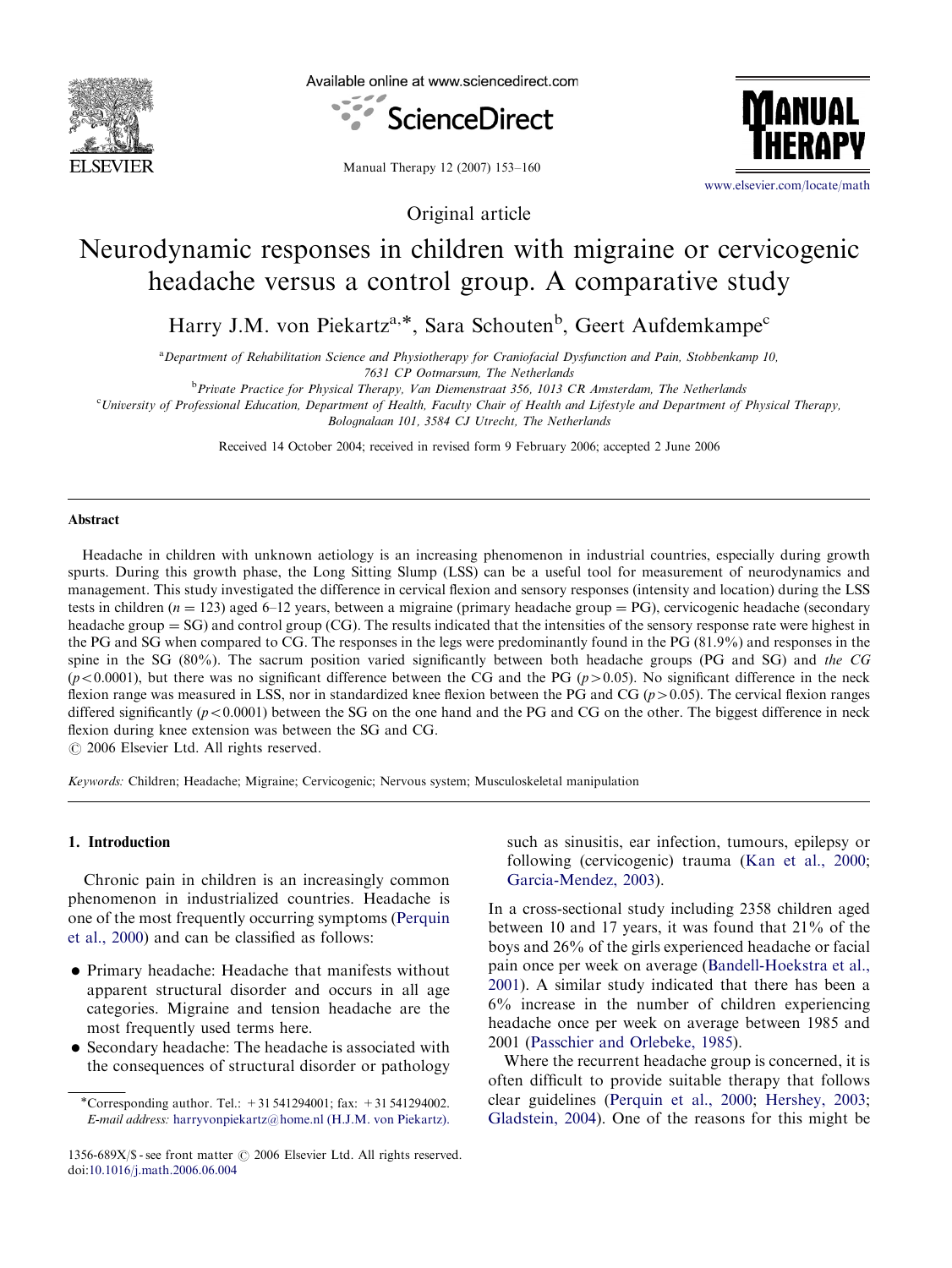the difficulty in adequately classifying headache in children. In a study by [Maytal et al. \(1998\),](#page-7-0) an extensive questionnaire administered to 253 children and adolescents suffering from migraine, was compared to the International Headache Society (IHS) classification. The results showed that 92.4% (high specificity) of the children without migraine were correctly classified, while only 27.3% of the children with migraine (poor sensitivity) were correctly classified. The overall conclusion from this study was that the IHS criteria [\(IHS, 1988](#page-6-0) first edition) could not be adequately applied to children with migraine ([Maytal et al., 1998\)](#page-7-0). A similar type of study carried out by [Viswanathan et al. \(1998\)](#page-7-0) among 150 children in the United Kingdom confirmed these results. [Wober-Bingol et al. \(1996\)](#page-7-0) investigated the validity of the IHS classification among 156 children and adolescents aged from 6 to 16 years, diagnosed with tension headaches. The findings of the study indicated that the IHS shows only a low sensitivity for tension headaches in children [\(Wober-Bingol et al., 1996\)](#page-7-0). It would therefore appear that the use of the IHS classification as a diagnostic instrument has only limited usefulness in the particular instance of primary headache in children.

The IHS classification 2004 of secondary headache in section 5 (''Headache attributed to head and/or neck trauma'') and section 11 (''Headache or facial pain attributed to disorders of cranium, neck, eyes, ears, nose, sinus, teeth, mouth or other facial or cranial structures'') is lacking a specific interpretation for children ([IHS, 2004\)](#page-6-0). It might be that a number of (unknown) mutually interfering aetiological factors might be the underlying causes here ([Kan et al., 2000](#page-6-0); [Kondev and Minster, 2003](#page-7-0)). Also included in this category are children with headache as a result of cervicogenic dysfunction. Occipito-atlanto-axial injury has also been cited as a cause of cervicogenic headache in a number of case studies [\(Sacher, 2003\)](#page-7-0). Such injury might have been sustained prior to or during birth. The significant high-risk factors associated with these injuries are extended labour, forceps delivery, vacuum extraction, caesarean section and multiple births ([Bie](#page-6-0)[dermann, 2001](#page-6-0)). Two types of dysfunctions are shown on radiological assessment: a shift of the atlas to one side or extreme rotation of the atlas around the sagital axis ([Gutmann, 1983](#page-6-0); [Biedermann, 1999, 2004\)](#page-6-0). The primary ideas and work are based on clinical observation supported by X-rays in babies and young children ([Gutmann, 1983\)](#page-6-0). In the literature clinicians describe different patterns of cervical dysfunctions in early infancy (babies) compared to adults, e.g. extended crying, restlessness, feverishness, intestinal colic, torticollis and cranial asymmetry, opisthotonus, hypotonus and delayed motor development [\(Biedermann, 2001\)](#page-6-0). From exploratory longitudinal studies of children it appears that more than 40% of these symptoms

disappear spontaneously but may return during school years in children from 6 to 12 years. Descriptive literature has estimated that 60% of these children with a history of cervical dysfunctions tend towards a scoliotic posture, general stiffness, ''woodenness'', sensory motor retardation, hyperactivity inadequate static and dynamic coordination and a reduced sense of spatial orientation during the years of schooling ([Biedermann, 1999, 2004\)](#page-6-0). Frequent headaches are also reported regularly ([Terrett and Davies, 2000](#page-7-0)). Abnormal positioning of the atlas and/or axis is also often found in anterior/posterior (A/P) radiographic images or specialized magnetic resonance (MRI) scans [\(Biedermann,](#page-6-0) [1995\)](#page-6-0).

#### 2. The long sitting slump test

The Long Sitting Slump test (LSS) is a modification of the standard slump test in which both legs are placed symmetrically in a bilateral straight leg raise (BSLR) with dorsal flexion of the feet. This test has a good anatomical basis for influencing the entire longitudinal aspect (cranial, dura to filum terminale) of the nervous system [\(Goddard and Reid, 1965](#page-6-0); [Adam and Logue,](#page-6-0) [1971;](#page-6-0) [Breig, 1978;](#page-6-0) [Louis, 1981\)](#page-7-0). A number of similar tests based on measurements of the hamstrings were earlier described. Kendall described the classical responses obtained using this ''hamstrings length'' test over the various age groups in the 1940s ([Kendall, 1948](#page-6-0); [Kendall et al., 1999\)](#page-7-0). A striking feature was that trunk flexion mobility declined sharply during the 9–14 years of age period and later increased again in adolescence. The explanation given for this was an increasing shortening of the hamstring group. Hamstring flexibility in response to various interventions in the evaluation of the effects of the slump test in healthy adult volunteers and patients with hamstring injury showed variation of hamstrings flexibility which suggests altered tension in the nervous system. This occurs especially during trunk and neck flexion ([Johnson and Chiarello, 1997](#page-6-0); [Turl and](#page-7-0) [George, 1998;](#page-7-0) [Webright et al., 1997\)](#page-7-0).

However, little information is available regarding neurodynamic testing of children. A search of the literature using MEDLINE, COCHRANE and CI-NAHL employing combinations of the key words: neural, tissue, children, SLR and Slump Test, yielded only two studies. The first was by [Idota and Yoshida](#page-6-0) [\(1991\)](#page-6-0). Their conclusion from a study of 1244 children aged 7–16 years was that the increased ''tension'' during the SLR test correlated positively with accelerated skeletal growth. The second was by [White and Pape](#page-7-0) [\(1992\)](#page-7-0), who investigated the slump test in more than 200 children with central neurological disorders and concluded that the slump test reflects an overall impression of neurodynamic patterns in this group of patients.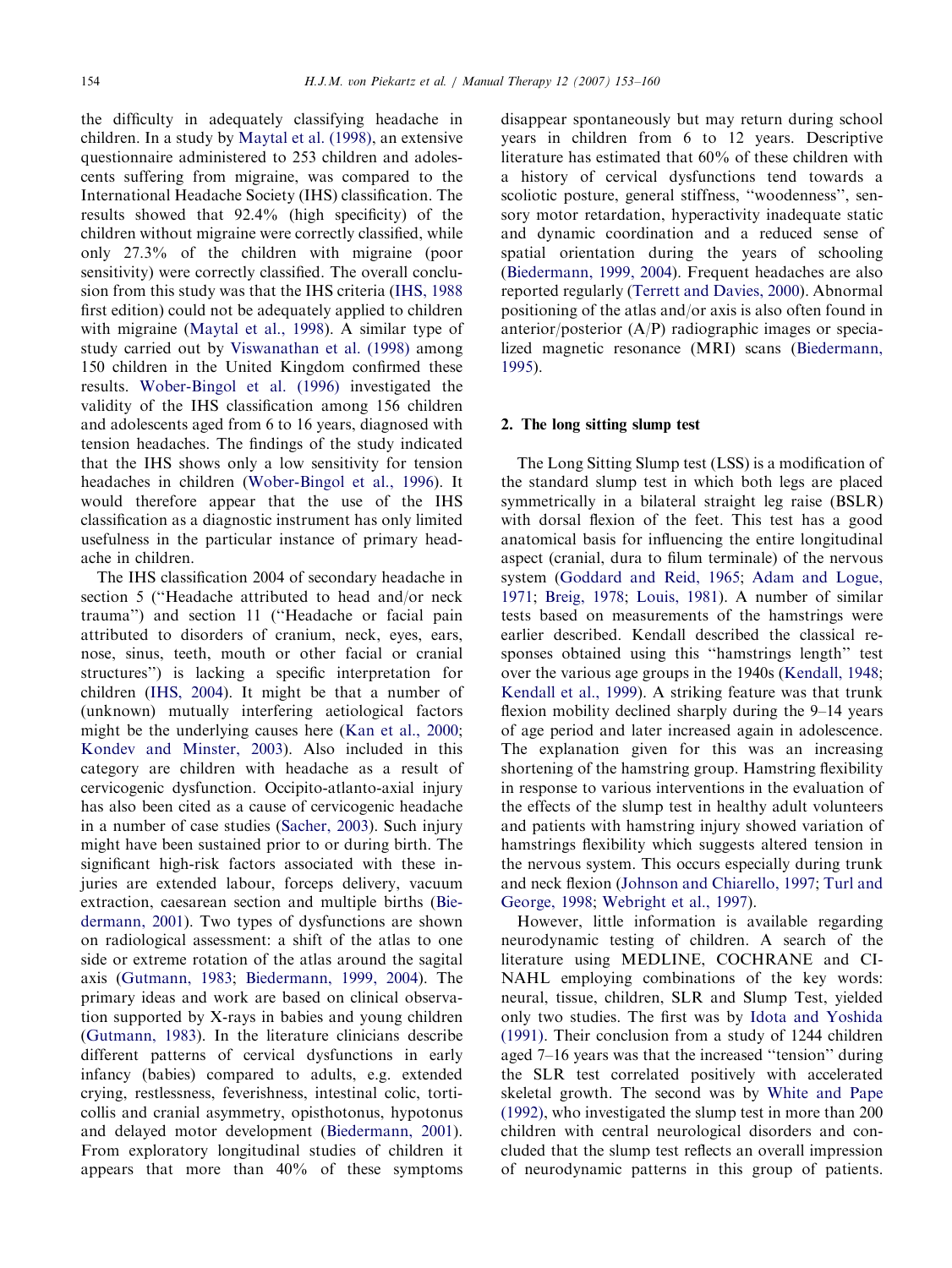

Fig. 1. Percentage of adult-growth attained at 20 years of age [\(Scammon, 1930\)](#page-7-0).

Functional improvement was positively correlated to the improvement of the Slump Test itself, which could now be carried out easily in a wheelchair ([White and Pape,](#page-7-0) [1992](#page-7-0)).

Classical growth studies describe the differences in growth rates between nerves, muscles and the skeletal system [\(Proffit, 1993\)](#page-7-0). A classical survey in this field is that of Scammon, which is still cited as an example even today [\(Scammon, 1930\)](#page-7-0) (Fig. 1).

In the present study three groups of children aged between 6 and 12 were sequentially subjected to a modified LSS (control group (CG), primary headache and secondary headache groups (PG and SG)) adopting the following hypothesis: clear differences in sensory and physical responses were to be expected in the cervicogenic headache group during the modified LSS when compared to the migraine and CGs. A clear difference was also expected in sensory and physical responses within the two headache groups.

#### 3. Materials and method

#### 3.1. Subjects

A total of 123 children participated in the study in a random sample involving the cooperation of 23 paediatric physiotherapy practices in the Netherlands. Of this group, 44 children (24 male and 20 female) with an average age of  $8.5 \pm 1.5$  were in the CG, 39 children (14 male and 25 female) with an average age of  $9.3 \pm 1.9$ were in the migraine group (PG) and 40 children (19 male and 21 female) with an average age of  $7.6\pm1.5$ were in the cervicogenic headache group (SG).

# 3.2. Inclusion and exclusion criteria

Children in the CG were assessed beforehand by a house- or school doctor. These children had to be free of headache at the time of the study and had never suffered from headaches in the past. They were also required to be without previous history of craniocervical trauma. Children in the migraine group (PG) to have had a headache for a minimum of once a week over a minimum period of six months and also had to comply with the modified IHS classification for children as proposed by [Olesen \(1997\)](#page-7-0) (see Table 1). Children in the cervicogenic headache group (SG) must have had a headache at least once a week for more than six months. The neck movements of the craniocervical region (C0– C3) were assessed blind for segmental motion and pain by the examiner, with a orthopaedic manual therapy training with 7 years of experience and who was not involved in the rest of the research. This assessment consisted of passive physiological intervertebral motion (PPIVMs) and passive accessory intervertebral motion (PAIVMs) tests (Maitland et al., 2001; [Petty and Moore,](#page-7-0) [2001](#page-7-0)). When three or more clinical responses such as stiffness and or pain were detected, the child was included in the study. Because the IHS 2004 describes cervicogenic headache (IHS-code M99) in section 11 but it was not related to children and it was impossible to reconstruct all the criteria of the IHS for young children ([IHS, 2004](#page-6-0)), the European Workgroup of Manual Medicine (EWMM) Questionnaire was used. It is a standard measurement for recognition of the clinical pattern of cervicogenic dysfunctions in babies and young infants. The questionnaire, which is only available in German and Dutch, has 37 questions which have to be answered by the parents with ''yes'' or ''no''. When

| Group                         | Inclusion criteria                                           |  |
|-------------------------------|--------------------------------------------------------------|--|
| Control group (CG)            |                                                              |  |
| $N = 43$                      | Age $6-12$ years                                             |  |
| Average age $8.5$ (SD $1.8$ ) | No headache in their life                                    |  |
| 24 male, 19 female            | No history of                                                |  |
|                               | craniocervicogenic dysfunction                               |  |
| Primary headache group (PG)   |                                                              |  |
| $N = 35$                      | Age $6-12$ years                                             |  |
| Average age 9.3 (SD 1.9)      | At least once a week headache                                |  |
| 10 male, 25 female            | Criteria adapted classification<br>of the HIS (Olesen, 1997) |  |
| Secondary headache group (SG) |                                                              |  |
| $N = 39$                      | Age $6-12$ years                                             |  |
| Average age $7.6$ (SD $1.5$ ) | At least once a week headache                                |  |
| 18 male, 21 female            | Criteria of the EWMM<br>questionnaire has to be fulfilled    |  |

Exclusion criteria: all groups had no previous physiotherapeutic healthcare for the last year.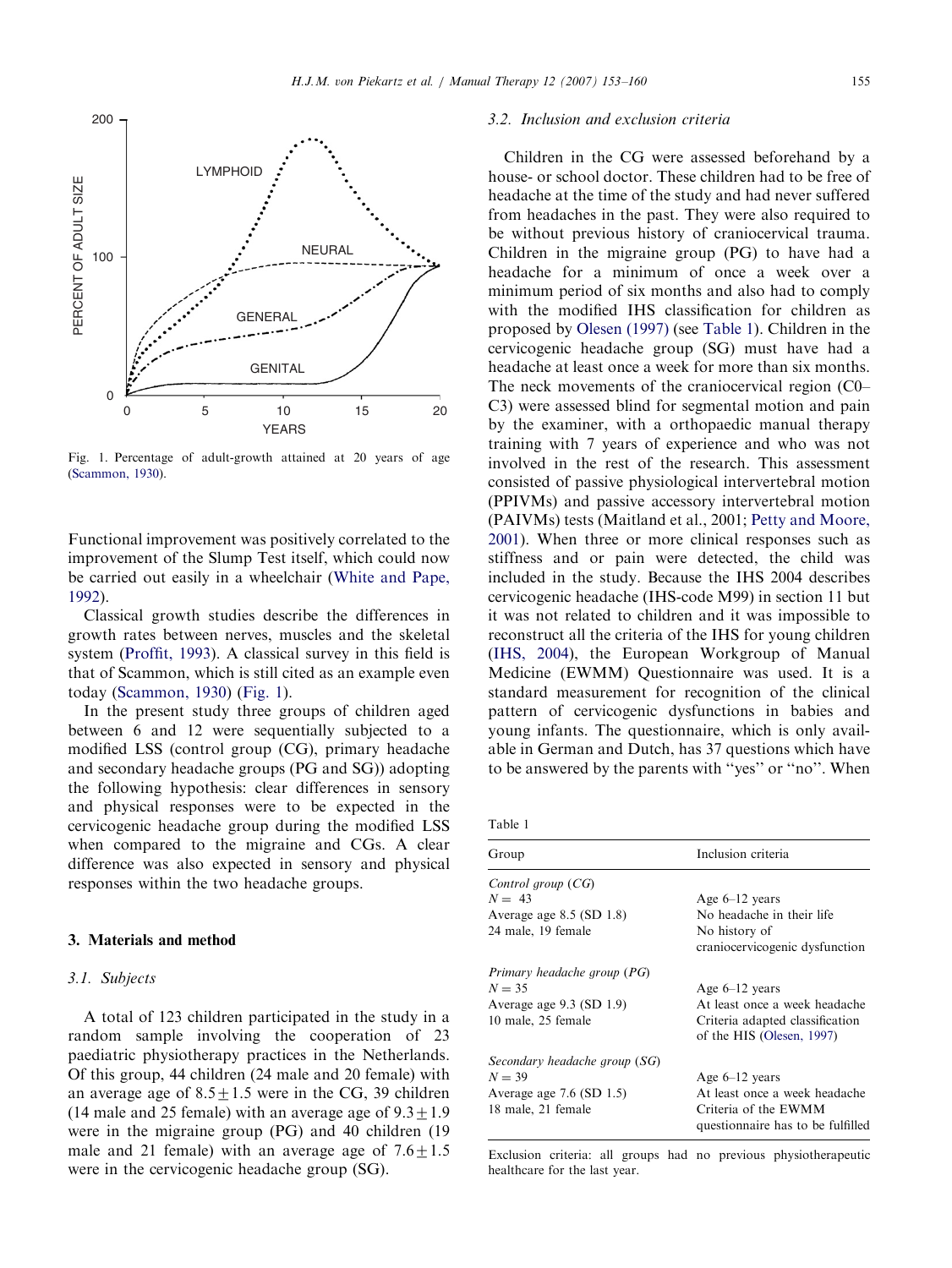50% or more of the answered questions (19 questions) are answered with ''yes'', a history of cervicogenic dysfunction, is moderate to high [\(Biedermann and](#page-6-0) [Koch, 1996](#page-6-0)). An English translation of this questionnaire is shown in Table 2. In this study a minimum of 75% (26 questions) or more of the answered questions in the Dutch version of the questionnaire drawn up by the EWMM needed to have been answered in the affirma-

Table 2 Anamnestic-questionnaire (EWMM)

| 1. Your family:                                   |        |
|---------------------------------------------------|--------|
| • Are there any known spinal diseases (e.g.       | yes/no |
| scoliosis, deformities, one leg shorter)          |        |
| • Are there any cervical and lumbar dysfunctions  | yes/no |
| (e.g. neck pain/headaches, migraine)              |        |
| 2. Pregnanciest:                                  |        |
| • breech delivery or other abnormal positions     | yes/no |
| • multiple pregnancy                              | yes/no |
| 2. Birth:                                         |        |
| • forceps, vacuum extractor                       | yes/no |
| $\bullet$ Cesarian                                | yes/no |
| · Birth traumata                                  | yes/no |
| 4. Particularities:                               |        |
| • Our child had problems going to sleep           | yes/no |
| • Our child woke up frequently (more than 6 times | yes/no |
| in a week)                                        |        |
| • A certain sleeping position was preferred       | yes/no |
| • Breast feeding was difficult on one side        | yes/no |
| · As a baby, our child did not feed well          | yes/no |
| • It was dribbling and spitting a lot             | yes/no |
| • It was screaming a lot                          | yes/no |
| • It suffered from 3 months colic                 | yes/no |
| • Our child has got a sensitive neck (e.g. when   | yes/no |
| getting dressed)                                  |        |
| • It keeps pulling his hair                       | yes/no |
| 5. Other health problems:                         |        |
| Our child suffered (suffers) from:                |        |
| • throat infections                               | yes/no |
| • Neurodermatitis                                 | yes/no |
| • allergies                                       | yes/no |
| • headaches                                       | yes/no |
| • Neurological diseases                           | yes/no |
| • Our child needs glasses                         | yes/no |
| • It keeps its mouth open                         | yes/no |
| 6. Retarded development                           |        |
| • Posture and movement                            | yes/no |
| • Speech and understanding                        | yes/no |
| • Concentration/social competence                 | yes/no |
| 7. Asymmetry, posture dysfunctions:               |        |
| • We have noticed it not immediately after birth  | yes/no |
| • It took a while until we noticed it             | yes/no |
| • Somebody pointed it out to us (doctor, midwife, | yes/no |
| physiotherapist)                                  |        |
| 9. We particularly noticed that the baby:         |        |
| · Only looked to the right/left                   | yes/no |
| • Moved only to the right/left                    | yes/no |
| • Moves both arms asymmetrically                  | yes/no |
| · Moves both legs asymmetrically                  | yes/no |
| • The face is smaller on one side                 | yes/no |
| • The back of the head seems flat on one side     | yes/no |
| • The back of the head is bald on one side        | yes/no |

tive. If more than five questions could not be answered, the child was excluded from this study.

The exclusion criteria for all groups were: no physiotherapy treatment the previous year, no neuromuscular skeletal dysfunctions, amputations, open wounds, etc., present that might affect the measurements.

# 3.3. Materials

The measuring instruments used in this study were the LSS test and a coloured analogue scale (CAS).

A restraining belt was needed for the LSS, which was applied above the knees in order to keep the knees at maximum extension during the test. A specially constructed angle meter with a spring and a goniometer was used for the remaining sacrum position in relation to the horizontal. A Cervical Range of Motion (CROM) apparatus was used for the different flexion measurements of the cervical spine.

The CAS was selected for measuring the intensity of the responses. This analogue scale is a specially designed scale for children age five years and above and was tested for its concurrent and construct validity. It was found to be an accurate and valid measuring instrument for measuring pain in children ([McGrath et al., 1996\)](#page-7-0).

### 4. Examiners

Two researchers participated in the study. Both had been working as physiotherapists for a minimum of three years; one had completed an IFOMT recognized education in manual therapy and the second researcher was at the time of the study in training. Both were given 2 h of training in carrying out a trial of the research procedure and in completing the research protocol. They were then asked to carry out the procedure in their own practices with a minimum of 40 children each. The research procedure and protocol was finally revised in a 60 min meeting four weeks later.

#### 5. Procedure

The modified LSS was assessed for inter-rater reproducibility. Fifteen child volunteers between 7 and 12 years were involved in blind and independent tests by the two researchers. Letters were subsequently sent out to 76 randomly selected paediatric physiotherapy practices in the Netherlands. Twenty-three of these practices were willing to collaborate in the study. The paediatric physiotherapists were given extensive information on the procedure for the study in their own practices. A third research member of staff was available to provide support and answer questions via the internet or by phone. A total of 152 children were invited to take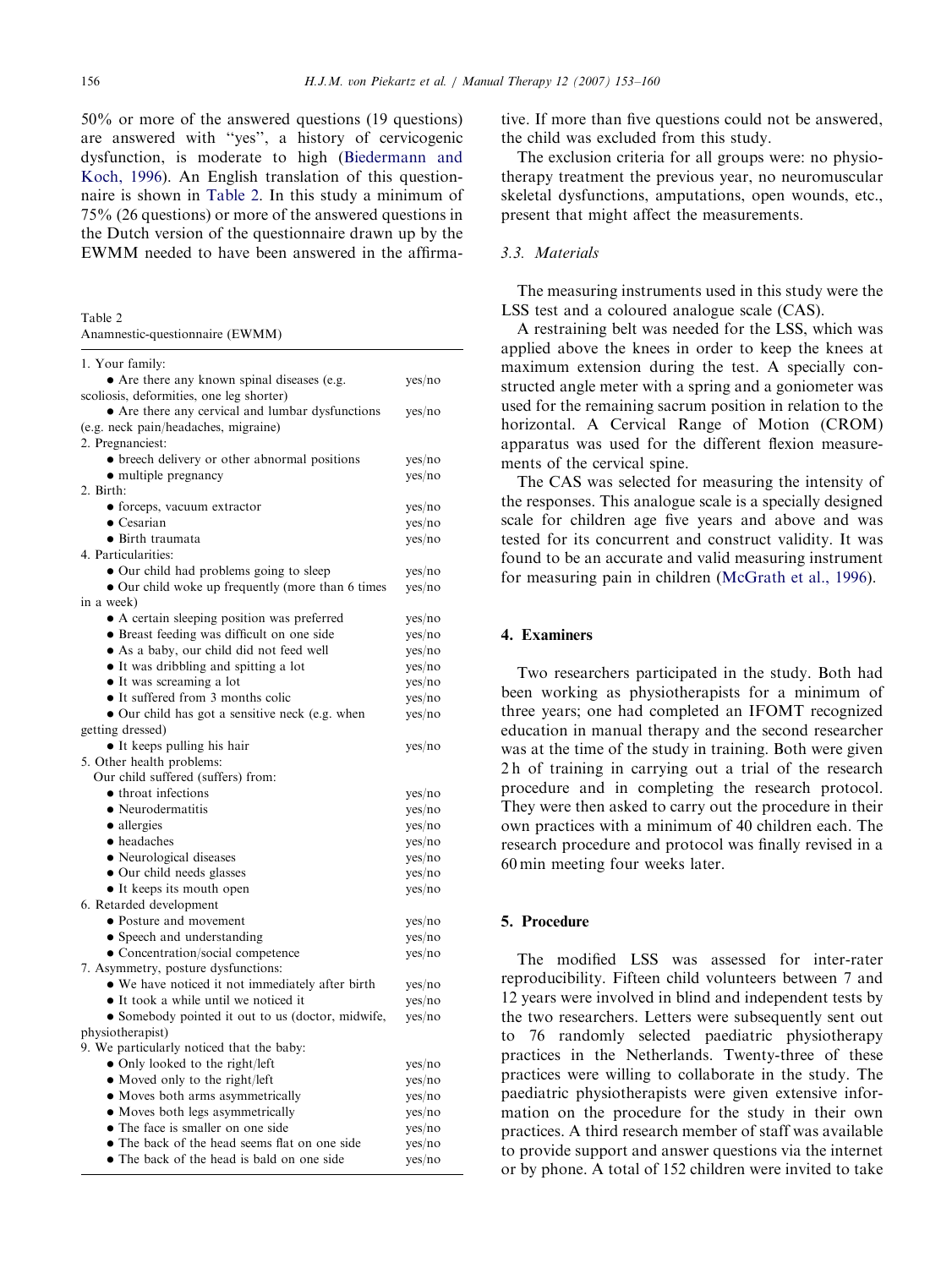part, of which 29 were unable or unwilling to participate due to illness, alternative arrangements or appointments not kept.

The test procedure was as follows:

- The test subjects were seated in a long sitting position on the couch with feet in active dorsi flexion against a small wooden plank mounted on the couch. A CROM apparatus was placed on the head of the child and calibrated. A restraining belt was placed 10 cm above the base of the patella to ensure that the posterior aspect of the knee made contact with the couch (Fig. 2a).
- The child was asked to flex the trunk actively for 5 s. The position of the sacrum with respect to the horizontal was measured using the specially designed sacrum goniometer (Fig. 2b).
- Active cervical flexion was performed next. The number of degrees was measured by means of the CROM apparatus and the child indicated the





Fig. 2. (a) Test position of the LSS in a 8-year-old child. (b) Measurement of the sacrum position during LSS with a specially developed goniometry-set.

intensity and the location of the sensory responses immediately. The intensity was measured by means of the CAS and the location was scored on a five-point scale (head/back/legs/other areas/none). The test subject was required to make a single choice from these categories.

• The same procedure was repeated using a 10 cm high standardized block. The sacrum position during the first test was set and the vertical flexion was measured twice using the CROM apparatus. The measurement of sensory responses was omitted here due to the large amount of information the young test subject was required to process.

## 6. Statistical analysis

The reproducibility of results between the two testers was analysed by means of an ICC (two-way mixed model with a consistency option). The standard error of measurement (SEM) and the smallest detectable differences were also calculated as expressions of both the reproducibility and the responsiveness of the modified LSS.

Differences between the three groups were tested either by means of ANOVA (with a Tukey–Kramer multiple comparisons test when significant) or a Kruskal–Wallis test (with Dunn post hoc analysis when significant). All calculations were performed in SPSS version 12.01 for Windows or GraphPad Instat version 3.01. The two-sided level of significance was set at 0.05.

# 7. Results

The reproducibility of the modified LSS test was ICC = 0.96 (95% CI 0.89–0.99). The SEM was  $2.83^{\circ}$ and the smallest detectable difference was  $7.9^{\circ}$ . Significant differences in sacrum positions (in degrees) were noted during the execution of the test with the 123 test subjects in both of the headache groups (primary 25.0 SD 4.4, secondary 24.7 SD 5.20) as compared to the CG  $(30.3 \, SD \, 2.6)$   $(p < 0.001)$ . There was, however, no significant difference between the PG and SG ( $p > 0.05$ ).

There was a small, yet statistically significant difference in degrees between the CG (84.7 SD 7.8) and the PG (77.8 SD 1.2) ( $p < 0.001$ ) for the first neck flexion measurement (NF [a]). There was a greater difference between the CG and the PG, and the CG and the SG  $(23.0$  SD 2.4)  $(p < 0.001)$ .

The results of the second neck flexion measurement (NF [b]) were 101.1 (SD 8.7) for the CG; 85.2 (SD 12.1) for the PG and 36.2 (SD 1.4) for the SG. There was a statistically significant difference between the CG and the PG ( $p < 0.001$ ), with a more marked difference between the CG and the PG on the one hand, and the SG on the other ( $p < 0.001$ ).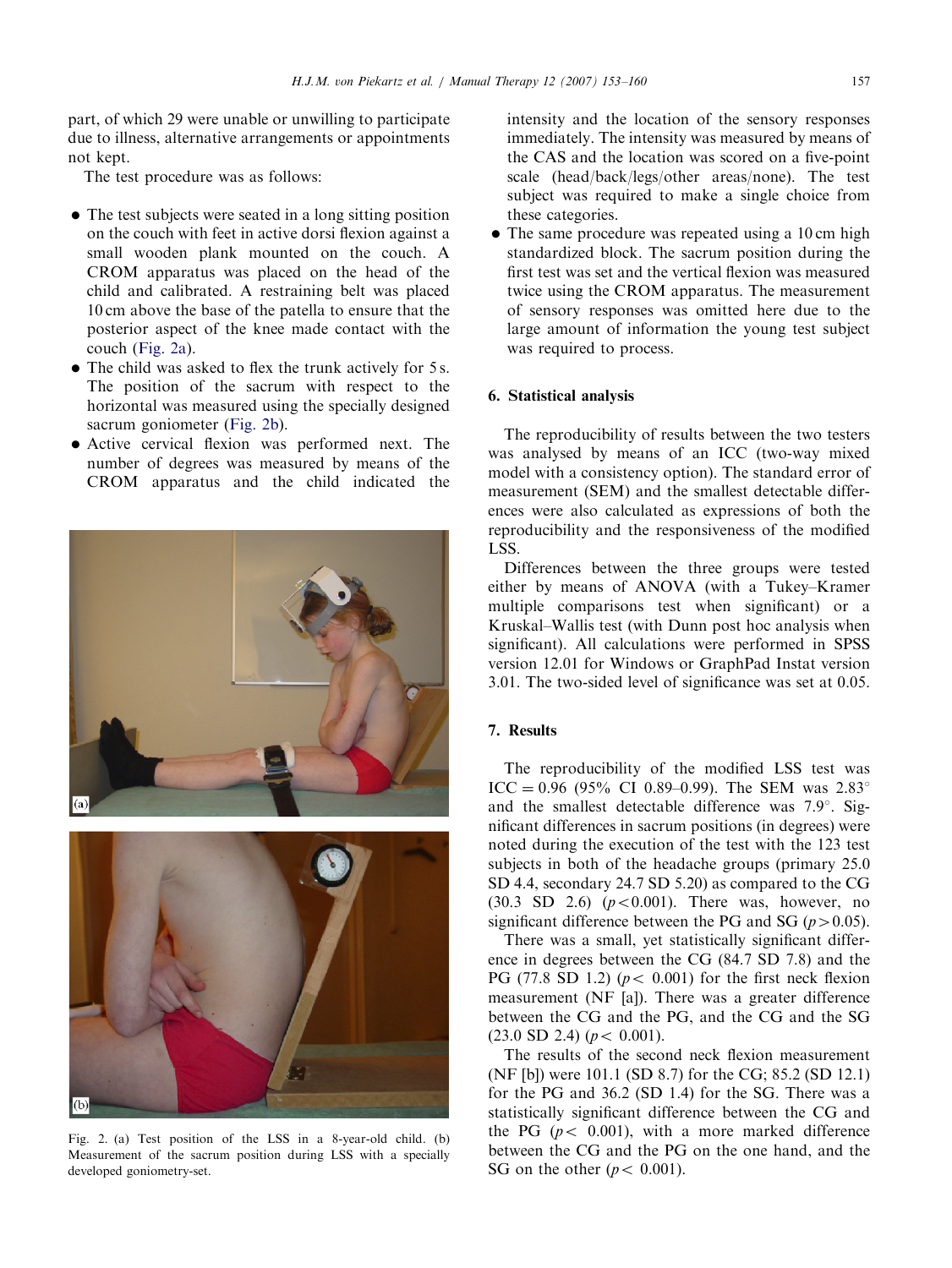

Localisation of sensory responses

Fig. 3. The frequency and location of the sensory responses during the LSS in the control (CG), primary headache (PG) and secondary headache (SG) group.

The sum of the neck flexion with extension of the knees NF (A) and in knee flexion (NF (b)) was 16.6 (SD 5.7) for the CG, 17.8 (SD 8.6) for the PG and 5.6 (SD 4.7) for the SG. There is a significant difference between the CG and the PG  $(p < 0.001)$  and a more marked difference between the PG and the SG ( $p < 0.001$ ).

The results of the intensity of the sensory responses that were subsequently measured using the CAS were 0.9 (SD 0.85) for the CG and 5.4 (SD 2.3) and 5.5 (SD 1.7), respectively, for the PG and SG. The difference between both headache groups and the CG was significant ( $p < 0.05$ ), whilst there were no significant differences between the two headache groups.

In 82%  $(n = 29)$  of the PG, the sensory response was clearly felt in the legs. In 80%  $(n = 31)$  of the SG, the sensory responses were felt particularly in the spinal column (Fig. 3). In the CG 36% of the responses were felt in the legs  $(n = 15)$  while 46%  $(n = 20)$  felt absolutely nothing during the LSS. A total of 18%  $(n = 12)$  of the test subjects felt their responses in the head, five of these children being in the PG and seven in the SG. In only two children belonging to the PG and three children belonging to the SG did the responses coincide with what for them was their ''well-known'' headache.

## 8. Discussion

In the present study the EWMM Questionnaire was used for detecting cervicogenic aetiology in babies and infants. The authors of this questionnaire [\(Biedermann](#page-6-0) [and Koch, 1996](#page-6-0)) performed a prospective study of more than 1000 babies and young children up to the age of five. By defining the symptoms together with abnormal

positioning of the atlas and/or axis by A/P radiography images the questionnaire was completed retrospectively. As far as the authors know it is the only questionnaire in this field. Therefore, we restricted the inclusion to those children who answered a minimum of 75% of the questions with ''yes'', and excluded children if their parents could not answer ''yes'' or ''no'' to five or more questions.

The release of dorsi flexion of the feet in the LSS position was the movement of choice to provide support for the existence of a neurodynamic mechanism [\(Beith et](#page-6-0) [al., 1995](#page-6-0); [Butler, 2000;](#page-6-0) [Shacklock, 2005](#page-7-0)) in the subjects tested. During the trials, in which a pilot study ( $n = 40$ ) was performed before the study, application of dorsi flexion resulted in increased sensory responses in most children (76%) when this was combined with the experimental posture changes. Maintaining the standardized sacrum position and measurement of the cervical flexion by the CROM during this dorsi flexion manoeuvre was impossible. Therefore, a 10 cm high standardized block under the knees was suggested as a structural differentiation manoeuvre.

There was statistically significantly more cervical flexion in the PG than in the SG in both the extension and flexion phases during the LSS position. The sensory responses in the PG were predominantly in the legs and in the SG these responses were mainly indicated as being in the spinal column with a statistically significantly higher intensity than in the CG. This suggests different pathophysiological mechanisms in both headache groups. From animal studies and through mechanisms of nociception and neurogenic inflammation, it is thought that movement of the dura may evoke pain ([Groen et al., 1988](#page-6-0); [Kumar et al., 1996;](#page-7-0) [Bove](#page-6-0) [and Moskowitz, 1997\)](#page-6-0) and neurogenically inflamed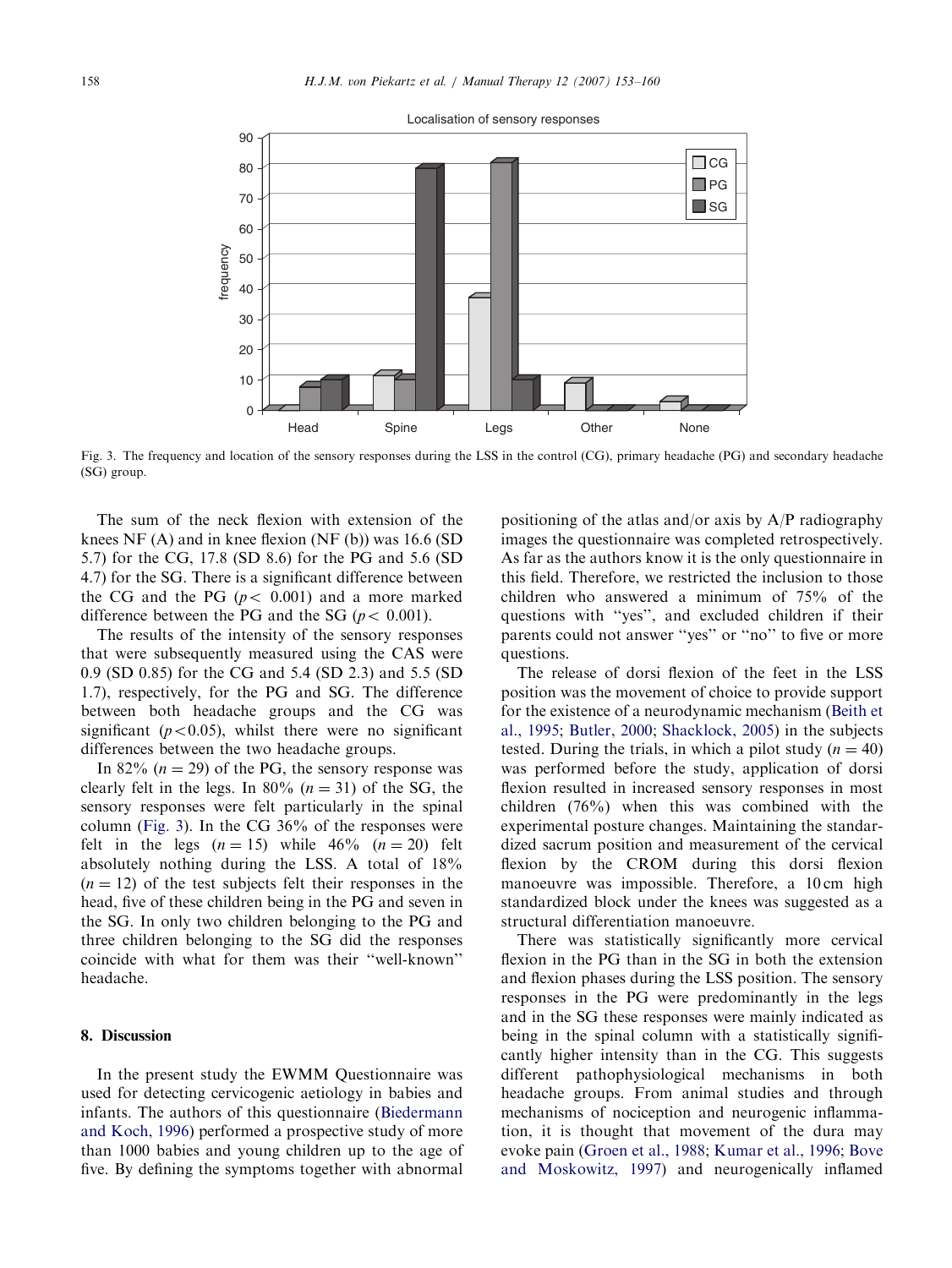<span id="page-6-0"></span>(craniocervical) dura may lead to changes of the contractile state of the blood vessels in the head which may lead to headache [\(Moskowitz, 1993](#page-7-0)).

The present study concerns itself with children who experience distinct headaches at least once a week. From a prevalence study by [Van Duin et al. \(2000\)](#page-7-0) among 1254 children between 6 and 16 years, it appears that such children account for 9% of all children studied. These are also children who regularly need medical help ([Van Duin et al., 2000\)](#page-7-0), a fact that increases the likelihood that they will see a number of help-providers, including manual therapists. During the study it was interesting that the cervical flexion of the SG during the knee flexion phase improved less than in the case of the PG and the CG. This may be explained by anatomical differences. It is postulated that the majority of the cervical flexion (even in children) takes place between the atlas and axis (Gutmann, 1983; Biedermann, 1999). The atlas is not attached to the dura as a rule, which means that the neurodynamic positions have less influence on the arthrokinematics of the atlas (Gutmann, 1983; [Lang and Kehr, 1983\)](#page-7-0). This does not mean that it can be concluded that neurodynamic effects on cervical flexion in the SG can be ruled out. Clear differences in the intensity of the local responses measured using the CAS were observed in the CG on the one hand and in both headache groups on the other. This confirms observations in the literature that children with recurrent headaches generally have increased levels of sensitivity [\(McGrath and Koster, 2001\)](#page-7-0), but it may also be related to changed neurodynamics which contributes to a higher neural sensitivity (Groen et al., 1988; Bove and Moskowitz, 1997).

### 9. Conclusion

This study showed clear differences between measurements (neck flexion, location and intensity of sensory responses) of a modified LSS in a PG, SG and CG of children between the ages of 6 and 12 years. These results suggest (i) different pathophysiological mechanisms of headache and (ii) different biomechanical patterns of the craniocervical region. Further research of these mechanisms is required to optimize assessment and management strategies.

#### Acknowledgement

The Neuro-orthopedic Institute Australia (NOI), the Cranial Facial Therapy Academy (CRAFTA)—Research Foundation Group and Ronel Jordaan, PhD, PT, South Africa are acknowledged for the support to the authors.

#### References

- Adam CBT, Logue V. Studies in cervicogenic spondylotic myelopathy. Brain 1971;94:557–68.
- Bandell-Hoekstra I, Abu-Saad H, Passchier J, Frederiks C, Feron F, Knipschild P. Prevalence and characteristics of headache in Dutch schoolchildren. European Journal of Pain 2001;5(2):145–53.
- Biedermann H. Manual therapy in newborn and infants. Journal of Orthopedic Medicine 1995;12(17):2–94.
- Biedermann H. Biomechanische Besonderheiten des Occipito-zervikalen Überganges bei Kindern. In: Biedermann H, editor. Manualtherapie bei Kindern. Stuttgart: Enke Verlag; 1999. p. 19–26 [chapter 2].
- Biedermann H. Manual therapy in children: with special emphasis on the upper cervicogenic spine. In: Vernon H, editor. The craniocervicogenic syndrome. Mechanism, Assessment and Treatment. Oxford: Butterworth Heinemann; 2001. p. 207–30 [chapter 18].
- Biedermann H. Functional radiology of the cervicogenic spine in children. In: Biedermann H, editor. Manual therapy in children. Edingburgh: Churchill Livingstone; 2004. p. 215–35 [chapter 18].
- Biedermann H, Koch L. Zur Differentialdiagnose des KISS syndromes. Manuelle Medizin 1996;34:73–81.
- Beith I, Robins E, Richards P. An assessment of the adaptive mechanisms within and surrounding the peripheral nervous system, during changes in nerve bed length resulting from underlying joint movement. In: Shacklock M, editor. Moving in on pain. Butterworth: Heinemann; 1995. p. 194–203.
- Bove GM, Moskowitz MA. Primary afferent neurons innervating guinea pig dura. Journal of Neurophysiology 1997;77(1): 299–308.
- Breig A. Adverse mechanical tension in the central nervous system. Stockholm: Almqvist & Wiksell; 1978. p. 110–86.
- Butler DS. Neurodynamics. In: Butler DS, editor. The sensitive nervous system. Adelaide: NOI Press; 2000. p. 96–126 [chapter 5].
- Garcia-Mendez L. The treatment of children with non-migrainous headaches. Revista de Neurologica 2003;37(3):281–6.
- Gladstein J. Children and adolescents with chronic daily headache. Current Pain Headache Reports 2004;8(1):71–5.
- Goddard MD, Reid JD. Movements induced by straight leg raising in the lumbosacral roots, nerves and plexuses and in the intra-pelvic section of the sciatic nerve. Journal of Neurology, Neurosurgery and Psychiatry 1965;28:12–8.
- Groen GJ, Baljet B, Drukker J. The innervation of the spinal dura mater: anatomy and clinical implications. Acta Neurochir (Wien) 1988;92(1–4):39–46.
- Gutmann G. Die funktionanalytische Röntgendiagnostik der Halswirbelsäule. In: Gutmann G, Biedermann H, editors. Funktionelle Pathologie und Klinik der Wirbelsäule. Stuttgart: Fischer Verlag; 1983. p. 68–72 [chapter 12].
- Hershey AD. Chronic daily headaches in children. Expert Opinions of Pharmacotherapy 2003;4(4):485–91.
- Idota H, Yoshida T. Clinical significance of the straight-leg-raising test. Nippon Seikeigeka Gakkai Zasshi 1991;65(11):1035–44.
- International Headache Society. Classification and diagnostic criteria for headache disorders, cranial neuralgias and facial pain. Cephalalgia 1988;8:1.
- The International Classification of Headache Disorders. 2nd ed. Cephalalgia 2004;24:1.
- Johnson EK, Chiarello CM. The slump test: the effects of head and lower extremity position on knee extension. Journal Orthopedics and Sports Physical Therapy 1997;26(6):310–7.
- Kan L, Nagelberg J, Maytal J. Headaches in a pediatric emergency department: etiology, imaging, and treatment. Headache 2000; 40(1):25–9.
- Kendall FP. Normal flexibility according age groups. The Journal of Bone and Joint Surgery 1948;33(1):690–4.